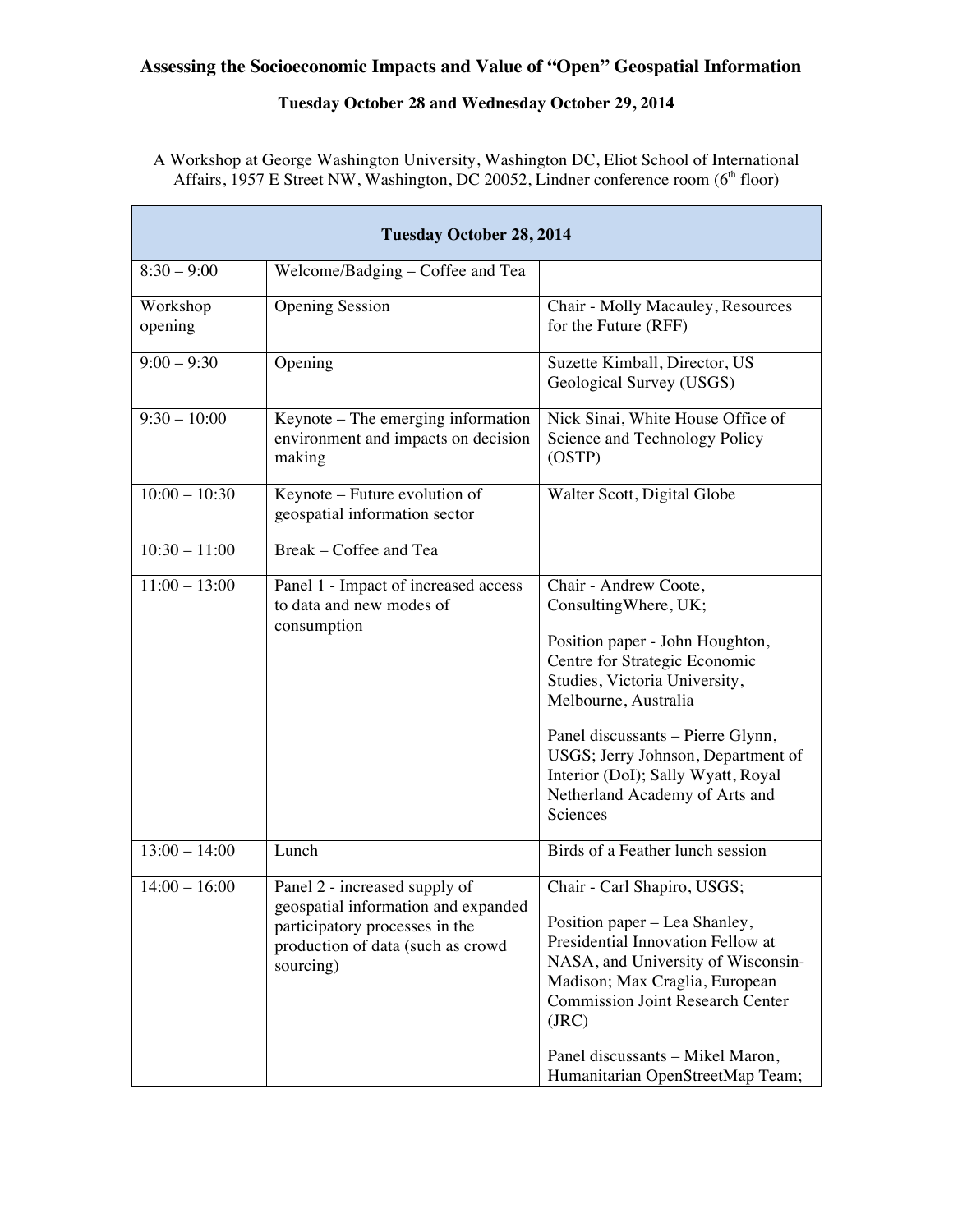# **Assessing the Socioeconomic Impacts and Value of "Open" Geospatial Information**

### **Tuesday October 28 and Wednesday October 29, 2014**

|                                   |                                                                  | Robin McLaren, Know Edge, Ltd UK                                                                                                 |  |  |
|-----------------------------------|------------------------------------------------------------------|----------------------------------------------------------------------------------------------------------------------------------|--|--|
| $16:00 - 16:30$                   | <b>Break</b>                                                     |                                                                                                                                  |  |  |
| $16:30 - 17:30$                   | Perspectives                                                     | Chair - Jay Pearlman, J&F Enterprise,<br>and University of Colorado;                                                             |  |  |
|                                   |                                                                  | Molly Macauley, RFF; Jim Geringer,<br><b>ESRI</b>                                                                                |  |  |
| $17:30 - 19:00$                   | Reception (sponsored by IEEE-<br>USA)                            |                                                                                                                                  |  |  |
| <b>Wednesday October 29, 2014</b> |                                                                  |                                                                                                                                  |  |  |
| $8:00 - 8:30$                     | Badging - Coffee and Tea                                         |                                                                                                                                  |  |  |
|                                   | Day 2 Opening                                                    | Chair - Jay Pearlman, J&F Enterprise<br>and University of Colorado                                                               |  |  |
| $8:30 - 8:45$                     | Welcome to Day 2                                                 | Tim Stryker, OSTP                                                                                                                |  |  |
| $8:45 - 9:00$                     | Day 1 Summary                                                    | Lawrence Friedl, National Aeronautic<br>and Space Administration (NASA)                                                          |  |  |
| $9:00 - 9:300$                    | Keynote – Societal impact of<br>information abundance            | Myron Gutmann, University of<br>Colorado                                                                                         |  |  |
| $9:30 - 10:00$                    | Impacts on decision making $-$ a<br>discussion                   | Camille Touton, DoI; Bob<br>O'Connor, NSF; Al McGartland,<br><b>EPA</b>                                                          |  |  |
| $\overline{10:00-10}:30$          | Break - Coffee and Tea                                           |                                                                                                                                  |  |  |
| $10:30 - 12:30$                   | Panel 3 – Emerging approaches for<br>Economic impact assessments | Chair - Claire Jolly, Organization for<br>Economic Cooperation and<br>Development (OECD);<br>Position paper – Richard Bernknopf, |  |  |
|                                   |                                                                  | University of New Mexico, and Carl<br>Shapiro, USGS                                                                              |  |  |
|                                   |                                                                  | Panel discussants - David Arthurs,<br>Hickling, Arthurs, Low, Canada;<br>Benjamin Simon, DOI; Larry<br>Sugarbaker, USGS          |  |  |
| $12:30 - 13:15$                   | Lunch                                                            | Birds of a Feather lunch session                                                                                                 |  |  |
| $13:13 - 15:15$                   | Panel 4 – Emerging issues for                                    | Chair - Alan Smart, ACIL Allen,                                                                                                  |  |  |